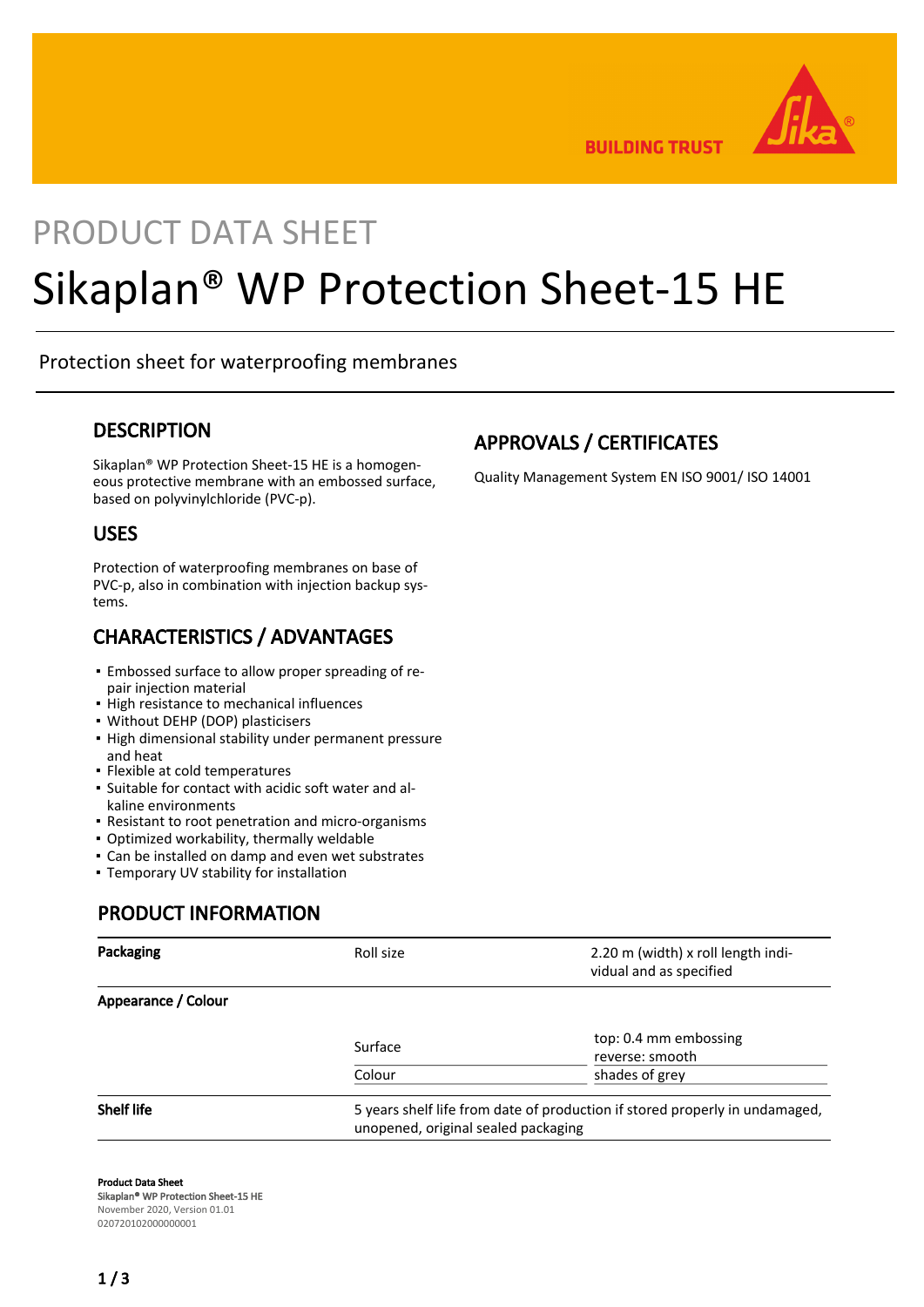| Storage conditions         | Rolls must be stored in their original packaging, in a horizontal position<br>and in cool and dry conditions. They must be protected from direct sun-<br>light, rain, snow and ice, etc.<br>Do not stack pallets of rolls during transport or storage. |             |  |
|----------------------------|--------------------------------------------------------------------------------------------------------------------------------------------------------------------------------------------------------------------------------------------------------|-------------|--|
| <b>Effective thickness</b> | 1.6 (-5 % / +10 %) mm incl. embossing                                                                                                                                                                                                                  | (EN 1849-2) |  |
| Mass per unit area         | $\sim$ 2.0 kg/m <sup>2</sup>                                                                                                                                                                                                                           |             |  |

#### TECHNICAL INFORMATION

| Tensile strength                            | $\geq$ 10 N/mm <sup>2</sup> (machine/ cross direction)               | (ISO 527)                    |
|---------------------------------------------|----------------------------------------------------------------------|------------------------------|
| Elongation                                  | $\geq$ 200 % (machine/ cross direction)                              | (ISO 527)                    |
| Resistance to static puncture               | $\geq 1.0$ kN                                                        | (EN ISO 12236)               |
| Resistance to impact                        | Watertight at 500 mm drop height<br>(500 g falling weight, Method A) | (EN 12691)                   |
| Resistance to root penetration              | Pass                                                                 | (EN 14416)                   |
| <b>Reaction to fire</b>                     | Class E                                                              | (EN 13501-1)(EN ISO 11925-2) |
| Service temperature                         | $-10$ °C min./+ 35 °C max.                                           |                              |
| Ambient maximum temperature of li-<br>quids | $+35 °C$                                                             |                              |
| <b>SYSTEMS</b>                              |                                                                      |                              |
| System structure                            | <b>Ancillary Products:</b>                                           |                              |

■ All Sikaplan® WP (PVC based) membranes

#### APPLICATION INFORMATION

Ambient air temperature  $+5$  °C min.

#### APPLICATION INSTRUCTIONS

#### SUBSTRATE QUALITY

Substrate conditions are as defined for the waterproofing membrane system which is to be protected with the Sikaplan® WP Protection Sheet-15 HE.

#### APPLICATION METHOD / TOOLS

The protective membrane must be fastened by welding to any compatible PVC waterproofing membrane in accordance with the Sika Method Statement for sheet waterproofing membrane installations (available separately on request). The jointing faces must be dry and free from any contaminations.

#### IMPORTANT CONSIDERATIONS

- **.** Installation works must only be carried out by Sika® trained contractors.
- The membrane is not UV stabilized and cannot be in-▪ stalled on structures permanently exposed to sunlight and weathering.
- **The membrane is not resistant to permanent contact** with bitumen, and some types of plastics other than PVC or Sika approved system components.

#### Product Data Sheet Sikaplan® WP Protection Sheet-15 HE November 2020, Version 01.01 020720102000000001

#### BASIS OF PRODUCT DATA

All technical data stated in this Product Data Sheet are based on laboratory tests. Actual measured data may vary due to circumstances beyond our control.

#### LOCAL RESTRICTIONS

Please note that as a result of specific local regulations the declared data for this product may vary from country to country. Please consult the local Product Data Sheet for the exact product data.

### ECOLOGY, HEALTH AND SAFETY

#### REGULATION (EC) NO 1907/2006 - REACH

This product is an article as defined in article 3 of regulation (EC) No 1907/2006 (REACH). It contains no substances which are intended to be released from the article under normal or reasonably foreseeable conditions of use. A safety data sheet following article 31 of the same regulation is not needed to bring the product to the market, to transport or to use it. For safe use follow the instructions given in the product data sheet. Based on our current knowledge, this



**BUILDING TRUST**